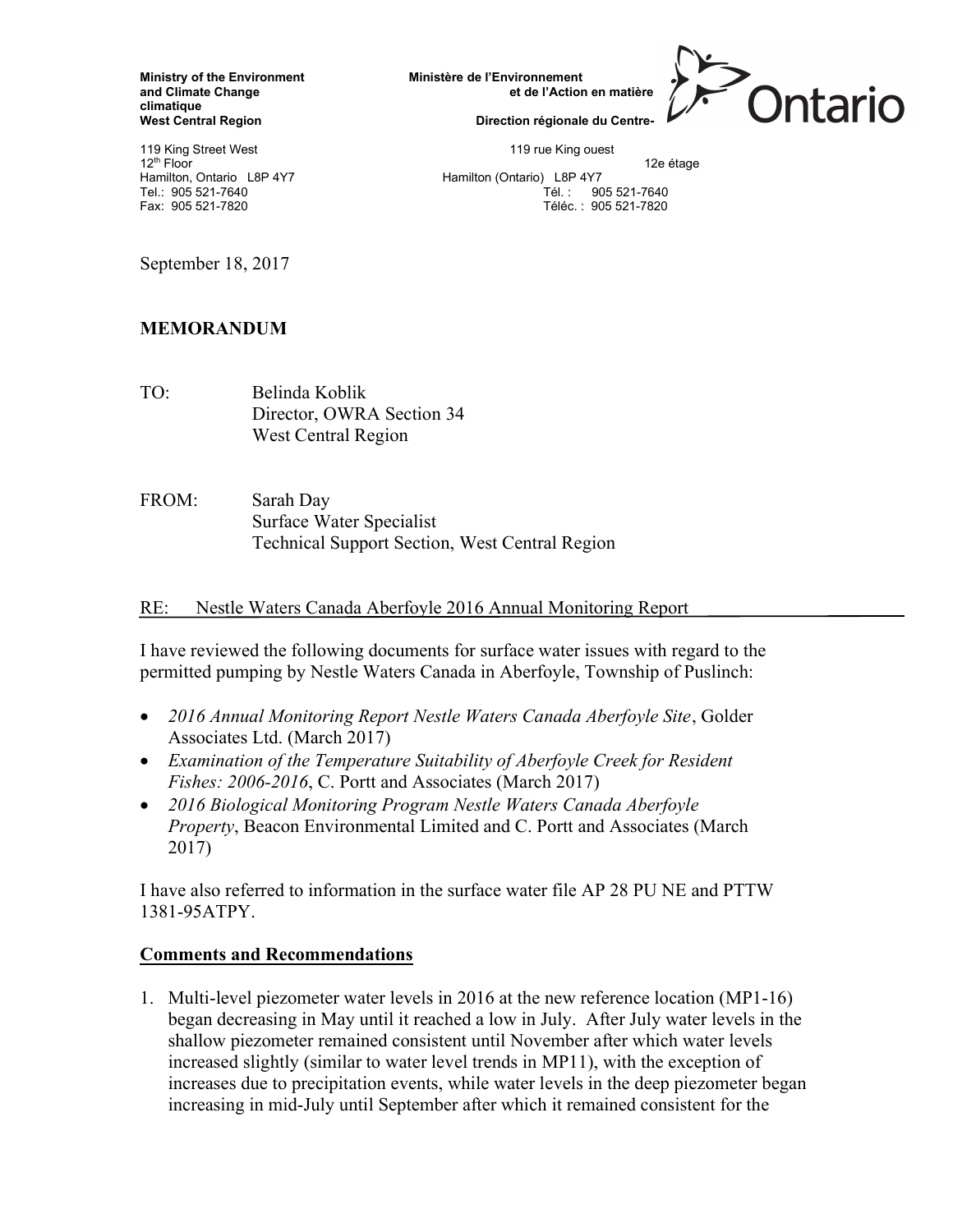remainder of the year. It is unclear why there is a difference in water level trends between the shallow and deep piezometers but the shallow piezometer trends follow changes in climatic conditions (e.g. above average precipitation in March and below average precipitation from May to November, except August). Consideration should be given to the influence of pumping by Aberfoyle Meadows on the deep piezometer of MP1-16. The magnitude of water level change in 2016 at MP1-16 (shallow) was  $\sim$ 0.65 m. Water levels in 2016 at MP16, MP6, MP12, MP14, MP8, MP17 and MP18 experienced the same type of climatic trends as MP1 (shallow) with an increase in water levels in March due to the above average precipitation received, a decrease in water levels from May to November due to the below average precipitation received with the exception of August which experienced an increase in water levels due to the large amount of precipitation received in that month, followed by an slight increase from November to December. MP19 followed a similar trend until August after which water levels slowly increased from September to December. Water level change ranged from 0.75 to 1.1 m at MP16, MP6, MP12, MP14 and MP19 which is greater than that experienced at MP1 but was similar to MP1 at MP8, MP17 and MP18 with water level changes ranging from 0.6 to 0.7 m. The decrease in water levels experienced over the summer appear to be directly related to the below average precipitation received and not to pumping however the increase in water level in November and December coincide with both an increase in precipitation as well as a decrease in pumping rates.

2. Vertical hydraulic gradients in 2016 at MP1 were upward and experienced an increase in the upward gradient in early July which continued until mid-September. This pattern appears to be driven by the changes in water level in the deep piezometer noted in comment #1. The vertical hydraulic gradient trend at MP1 is not similar to the trend noted at MP11 which showed an increase in the upward gradient in April followed by a decline, then another increase in the upward gradient in mid-June followed by a decrease in mid-July another small increase in mid-August and fairly steady gradient conditions from September to December.

There were very minor upward (March-June) to no gradient at MP16 in 2016 for the majority of the year and a very weak downward gradient in late October to December. There continued to be no real trend to the vertical hydraulic gradient data (i.e. essentially constant or flat line). This condition at MP16 may be a result of the influence of Aberfoyle Mill Pond on maintaining consistent water levels between the shallow and deep depths.

Vertical hydraulic gradients in 2016 in the middle portion of Aberfoyle Creek (MP6, MP12, MP14) experienced similar trends between MP6 and MP14 from January to mid-July after which MP6 and MP12 experienced similar trends from August to December. MP6 and MP14 generally followed similar trends to MP11 however MP12 followed a similar pattern to MP1 but with large increases in vertical hydraulic gradient occurring at differing times (e.g. July to August at MP1 vs May to June at MP12). MP6 and MP14 experienced weak upward to no gradient for the majority of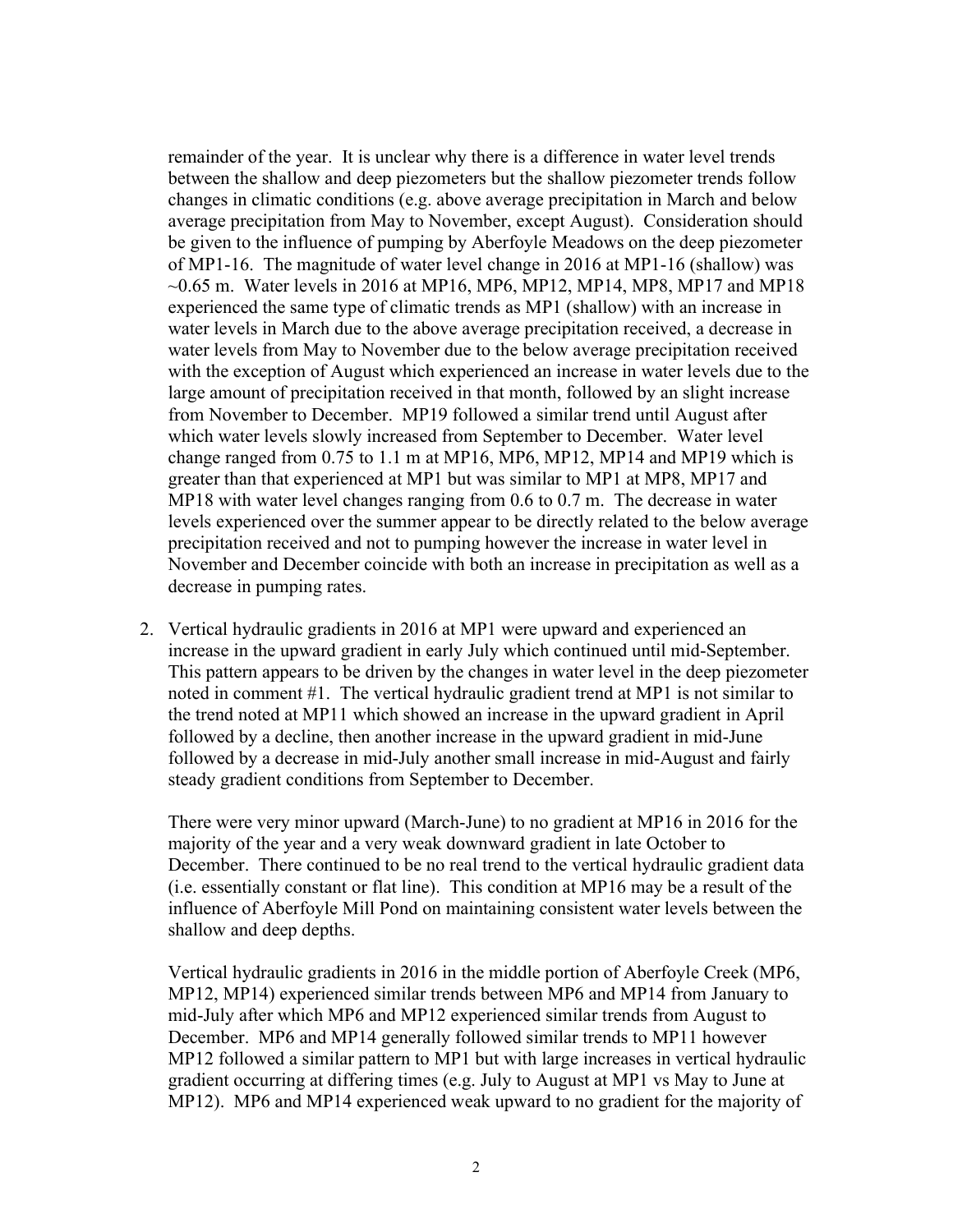the year with the exception of a weak downward gradient at MP14 in mid-July to mid-August and at MP6 from October to December. MP12 experienced weak downward to no gradient over the year. Between May and August during dry conditions, the magnitude of vertical hydraulic gradient change at MP6 (0.03 m/m), MP12 (0.08 m/m) and MP14 (0.07m/m) were similar to changes noted at MP1 (0.12 m/m) and MP11 (0.07 m/m) suggesting that the changes seen are related to climatic influences more so than influences of pumping.

Vertical hydraulic gradients in 2016 in the lower portion of Aberfoyle Creek (MP8, MP17, MP18 and MP19) were unique at MP8 and MP19 while MP17 and MP18 followed a similar trend as MP14 and MP11. MP8 experienced a weak to strong upward gradient throughout the year while MP19 experienced mainly a weak upward gradient. Both MP17 and MP18 experienced a weak downward gradient over the year with the exception in April likely related to the increased precipitation in late March. Between May and August during dry conditions, the magnitude of vertical hydraulic gradient change at MP17 (0.07 m/m), MP18 (0.07 m/m) and MP19 (0.06 m/m) were similar to changes noted at MP1 and MP11 suggesting that the changes seen are related to climatic influences more so than any influence from pumping. However, vertical hydraulic gradient changes at MP8 experienced a much larger change between May and August of  $\sim 0.34$  m/m which appears to be driven by the large decrease in water level experienced in the shallow piezometer during this time. As this water level change is greater in the shallow piezometer compared to the deeper piezometer, it is likely that climatic conditions, rather than pumping conditions, is strongly influencing the water level at this location and thus the magnitude of the vertical hydraulic gradient change.

- 3. Flows in 2016 were generally higher downstream compared to upstream. Pumping by Nestle was fairly consistent March through to November and overlaps with periods of minimal precipitation (i.e. May to November, except August). A comparison of 2016 flow data to historical data (2012-2015) does not indicate that there is a declining trend in flow. Therefore, there does not appear to be a significant impact to flows in Aberfoyle Creek as a result of pumping by Nestle during 2016.
- 4. Air and surface water temperatures were higher in 2016 compared to the previous years sampled (2006-2015). The consultant has indicated that surface water temperatures decrease as the water moves downstream however water temperatures in Figure G1b show that from June to August, Stn 3, Stn 4 and Stn 5 (which are located in the lower reach of Aberfoyle Creek) were warmer than Stn 6, Stn 1 and Stn 2 (upstream) and differs from previous years. Further explanation should be provided for this occurrence (e.g. discharge of process or Nestle pond water to the creek). Overall, water temperature in Aberfoyle Creek continues to be dominated by air temperature and Aberfoyle Mill Pond and that any potential impact to water temperature as a result of pumping is not apparent.